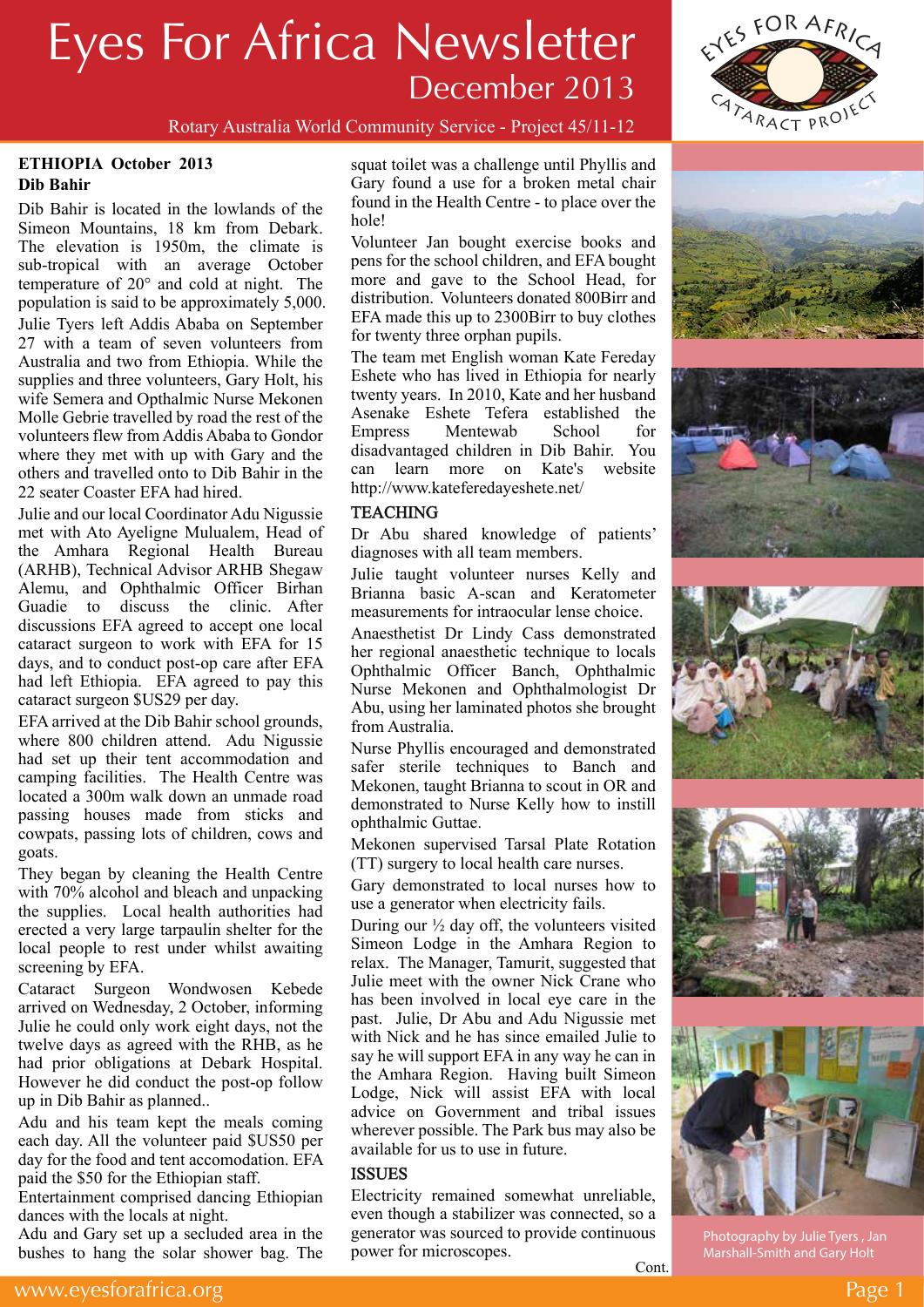

EFA's sterilizer was not venting but the sterilizer tape, which indicates sterility, was changing colour. Julie decided to start using a pressure cooker for sterilizing, but the sterilizing process was slower, at 45 minutes cycles.

Ophthalmic Officer Banchamelak Zeraye from Gondar left 4 days earlier than her pre-agreed contract as she had a University obligation. EFA had prepaid Adu Nigussie \$US50 per night x 4 nights for her accommodation, which was not refundable to EFA.

EFA does not usually pay accommodation for local team members, except when relocating them to remote areas away from their home town. Julie and Dr Abu discussed the cost per night of accommodation for local team members who are living away from home and felt that all should stay in local accommodation at less cost to EFA. Dr Abu felt that he should also use local accommodation.

On Friday, 27 September 2013, Julie was notified that Banch Zeraye's colleague, Ophthalmic Officer Seble Tillahun was unable to attend camp due to a family emergency. Therefore, EFA was down one local ophthalmic trained staff member for patient screening, translating, etc.

### **OUTCOMES**

Over eight operating days the results were:

| Patients screened | 600 |
|-------------------|-----|
|-------------------|-----|

| Cataract surgeries | 71 |
|--------------------|----|
| $\overline{ }$     |    |

Tarsal Plate Rotation surgeries 20

Pterygiums, with conjunctival autograft 5 Reading glasses 84 pair

One post-op cataract infection on day one. Post-op infection usually occurs on day 3 or 4, not the day following surgery. A likely cause could be lifestyle, as patient was an elderly rural farmer. In order to prevent cross infection, the Health Centre Midwife was taught how to administer hourly Guttae Ciprofloxacin for 10 hours x 3 days, and the correct disposal of her contaminated gloves and gauze. The patient also administered oral Amoxil 250mg x three times a day and sub-conjunctival Gentamycin 80mg in 1 ml twice a day. He stayed at the Health Centre for three days to receive this post-op treatment. His eye settled after three days and patient was discharged and advised to be reviewed by Cataract Surgeon Wondwosen Kebede the following week at Debark Hospital.

Seventeen patients returned the next week for post-op check. There were no post-op

complications.

Rotary Australia World Community Service - Project 45/11-12

Dib Bahir's midwife was given 3600birr to cover the cost of escorting the parents of a nine month old baby to Gondar Hospital for baby's bilateral cataract operation and for accommodation for herself and the family during their stay in Gondar. Dr Abu spoke to Dr Mullusew, Paediatric Ophthalmologist who agreed to review and perform the operation. Family returned home, and Dr Abu reported a good outcome for baby.

The money provided to the Midwife also covered the cost of her accompanying a female patient, with a large bony outgrowth on her forehead impacting her eye, to Gondar Hospital for an x-ray. The patient was instructed to go to Bahir Dar for a CT scan. Adu Nigussie reported via SMS that the CT scan revealed nerve involvement, so patient was sent home with no further treatment. Julie emailed Banch on 20 October 2013 asking what more can be done for this patient, and is still awaiting response.

Greg Defries of Defries Industries in Australia donated 200 plastic sterile trolley drapes and 200 head drapes which proved to be invaluable. Post trip photos have been emailed to Greg who has committed to donate again in the future. The trial of these drapes has been successful. EFA is considering replacing the pre-packed sterile cataracts pacts, currently imported from India at \$US5.00 a pack, with these donations from Defries Industries. Matt Gilmour has added Defries Industries logo to EFA website.

### **CONCLUSION**

At the conclusion of the clinic EFA donated three light globes for the Ophthalmic Microscope at Debark Hospital and four disposable Simcoe instruments.

As a way of monitoring whether patients used their medication appropriately and determine the need for supplying further medication, EFA decided to ask patients to bring their post-op drops with them to their post-op appointment.

On the final day, local school boys made floral posies from local yellow Meskel daisies and purple Bougainvillea. These posies were stood up in a circle on the ground and hung from the trees in a cleared grassed area in the local school ground.

The Mayor gave a speech, via a translator, thanking the volunteers for our dedication to eye care in their remote village. He said he was so appreciative because EFA volunteers have been the only charitable health team









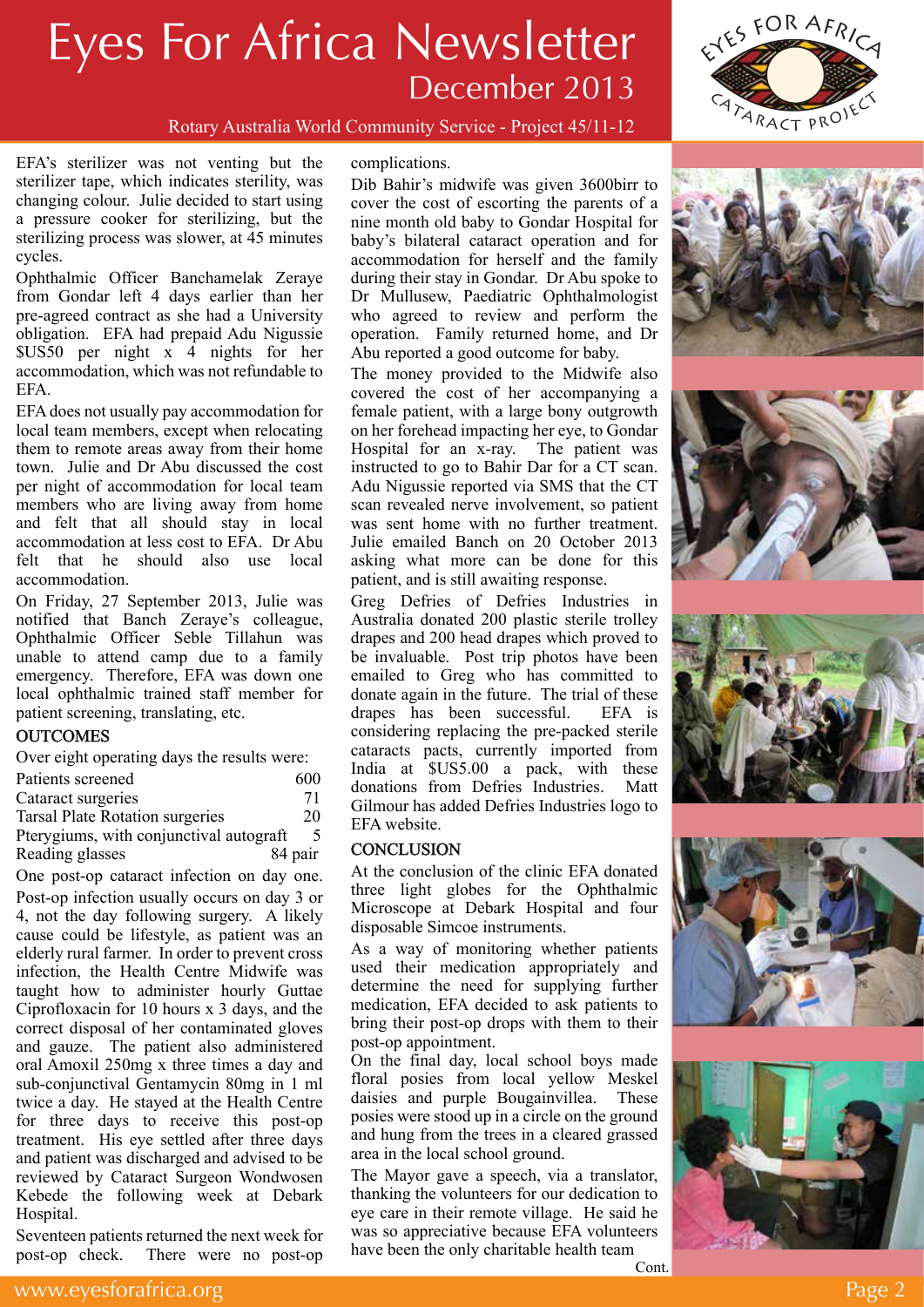

Rotary Australia World Community Service - Project 45/11-12

#### ever to offer aid in their village.

Certificates of Appreciation from the villagers, written in Amharic, were presented to Julie and Adu.

At the closing ceremony the locals joined the volunteers for a night of dancing to the music performed by the local Lute player. Everyone joined in the celebrations, and drank fermented Barley wine together. The celebrations continued into the night, all dancing around the bonfire.

### **CHILDREN**



One of our volunteers, Gary Holt bought clothes from Australia to give to the local children. This young boy's clothes were little more than rags so Gary gave him this football outfit. He was so pleased he brought his goat back later to show the volunteers. We nicknamed him 'Matey'.

### **BABIES**

This mother turned up at the Dib Bahir clinic with her young baby boy hoping we could do something about her child's cataracts. It is not uncommon for a baby to be born with bi-lateral cataracts in Ethiopia. The main cause is heriditary but vitamin deficiencies in the mother can also be a cause. Contracting an illness like measles is also a risk factor.

In the case of this little boy EFA sent him and his parents to Gondar for bilateral cataract

surgery accompanied by the local midwife as they had never left Dib Bahir.

The cost of the operation, lense, accommodation and food was only \$150. Compare that to Austalia where the \$150 would be just the fee for a first consultation with a specialist.





This old lady was virtually blind and needed +10 reading glasses which are very strong and not often used. As the team didn't have a pair they purchased them when they returned to Gondor and Adu, our local Co-ordinator delivered them to the lady when he returned to Debark.





Cont.